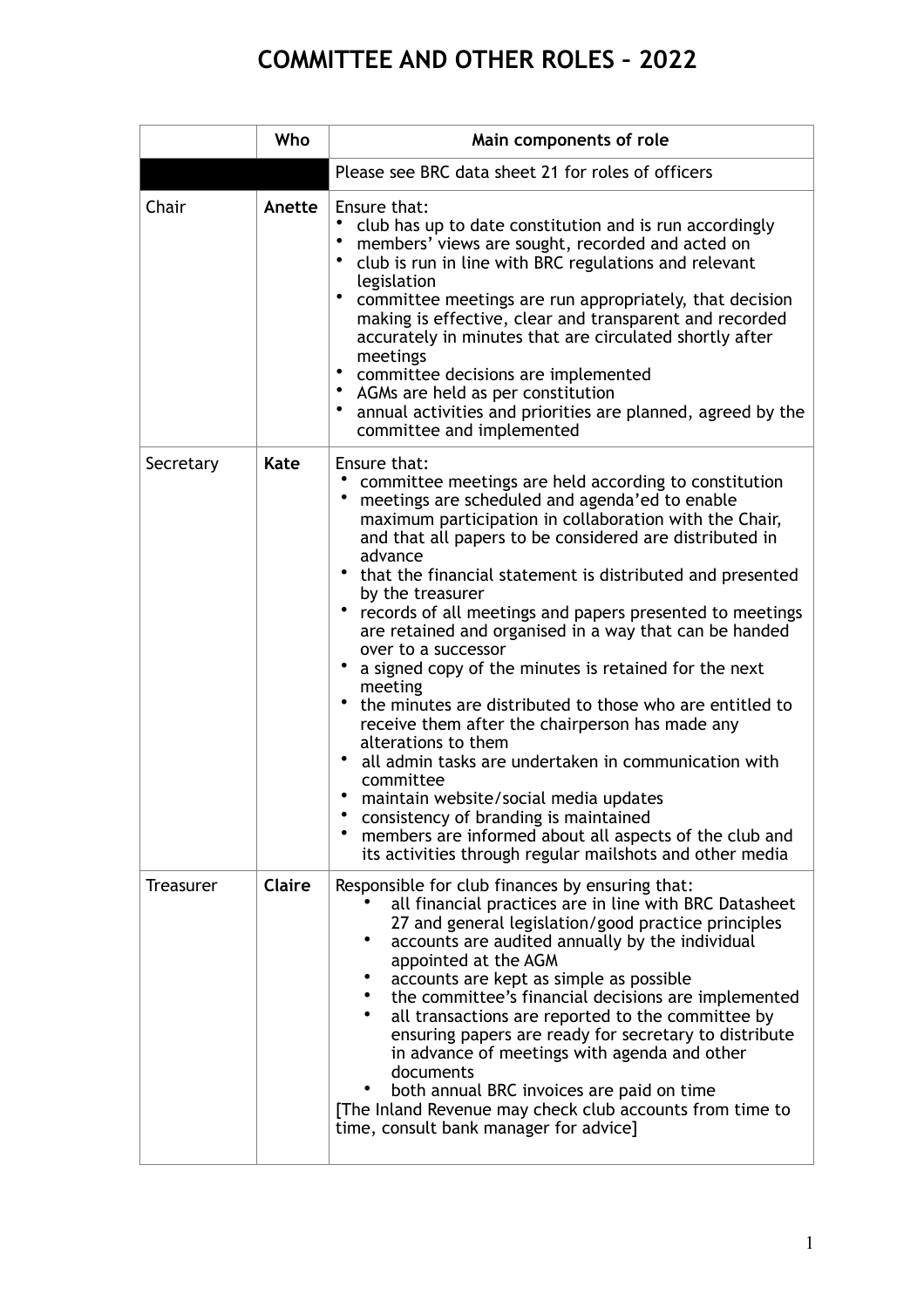| Club<br>Safeguarding<br><b>Officer</b>         | Jacqui<br>to<br>transfer<br>to<br><b>Becca</b> | • To be the first point of contact for any safeguarding<br>queries and concerns by children, parents and all others -<br>and to ensure that appropriate action is taken<br>• To ensure that children, parents and others are aware of<br>the club's safeguarding policy<br>• To ensure compliance with:<br>2020_Rules_Regs_RLRC_safeguarding_policy_young_children.                                                                                                                                                                                                                                                                                                                                                                                                                                                                                               |
|------------------------------------------------|------------------------------------------------|-------------------------------------------------------------------------------------------------------------------------------------------------------------------------------------------------------------------------------------------------------------------------------------------------------------------------------------------------------------------------------------------------------------------------------------------------------------------------------------------------------------------------------------------------------------------------------------------------------------------------------------------------------------------------------------------------------------------------------------------------------------------------------------------------------------------------------------------------------------------|
| Vice-chair                                     | Sue                                            | pdf (create-cdn.net)<br>be a 'critical friend' to the chair<br>support the chair and other committee members with any<br>tasks by mutual agreement                                                                                                                                                                                                                                                                                                                                                                                                                                                                                                                                                                                                                                                                                                                |
| Membership<br>Secretary                        | <b>Jules</b>                                   | Please see Datasheet 4.<br>Be the first point of contact for all membership<br>applications and queries<br>• Coordinate information about the members of the club<br>and send out membership pack<br>Ensure new members applications are processed promptly<br>٠<br>• Submit an up-to-date membership list, in the correct<br>Excel format,<br>password protected, to BRC HQ, monthly or each time a<br>new member joins<br>Assist BRC HQ in contacting any members where necessary<br>Inform BRC HQ of all club officers and any changes<br>$\bullet$<br>Ensure accurate financial records of all membership<br>$\bullet$<br>subscriptions received by the club are kept<br>Help treasurer ensure both annual BRC invoices are paid<br>٠<br>promptly<br>Pass on relevant membership information to the Welcome<br>٠<br>secretary so that she can contact members |
| New Member<br>Support                          | Sandy                                          | Receive membership information from the membership<br>secretary and contact all members when they join to:<br>welcome them<br>$\bullet$<br>give them all relevant information about club shows,<br>training and BRC teams<br>• encourage participation - and support as/if needed<br>• put them in touch with other members/others as/if<br>needed<br>meet at first show/clinic, if possible<br>٠                                                                                                                                                                                                                                                                                                                                                                                                                                                                 |
| Meetings<br>Minutes<br>Secretary               | <b>Tracy</b><br>Julie                          | • Take notes during committee meetings<br>• The minutes should be a concise record of decisions made<br>(DS <sub>21</sub> )<br>• Decisions and agreed actions should be clearly recorded<br>together with names and deadlines<br>• The names of proposers and seconders should be recorded                                                                                                                                                                                                                                                                                                                                                                                                                                                                                                                                                                        |
| <b>BRC</b><br>Compliance<br>Secretary          | Jacqui                                         | To read and keep abreast with all relevant updates and new<br>information from BRC and to advise the committee on such<br>information and any actions that may be required by the<br>club and its committee.                                                                                                                                                                                                                                                                                                                                                                                                                                                                                                                                                                                                                                                      |
| Social<br>Secretary                            | <b>Hils</b>                                    | To initiate and lead the rganization of social activities for<br>the club's members and families as appropriate as agreed by<br>the committee.                                                                                                                                                                                                                                                                                                                                                                                                                                                                                                                                                                                                                                                                                                                    |
| Publicity/<br><b>Branding Co-</b><br>ordinator | Kate<br><b>Hils</b>                            | To ensure that all information intended for the public<br>domain is of the highest quality, RLRC branded and<br>consistent with all other information. All other organisers to<br>check their information with ??                                                                                                                                                                                                                                                                                                                                                                                                                                                                                                                                                                                                                                                 |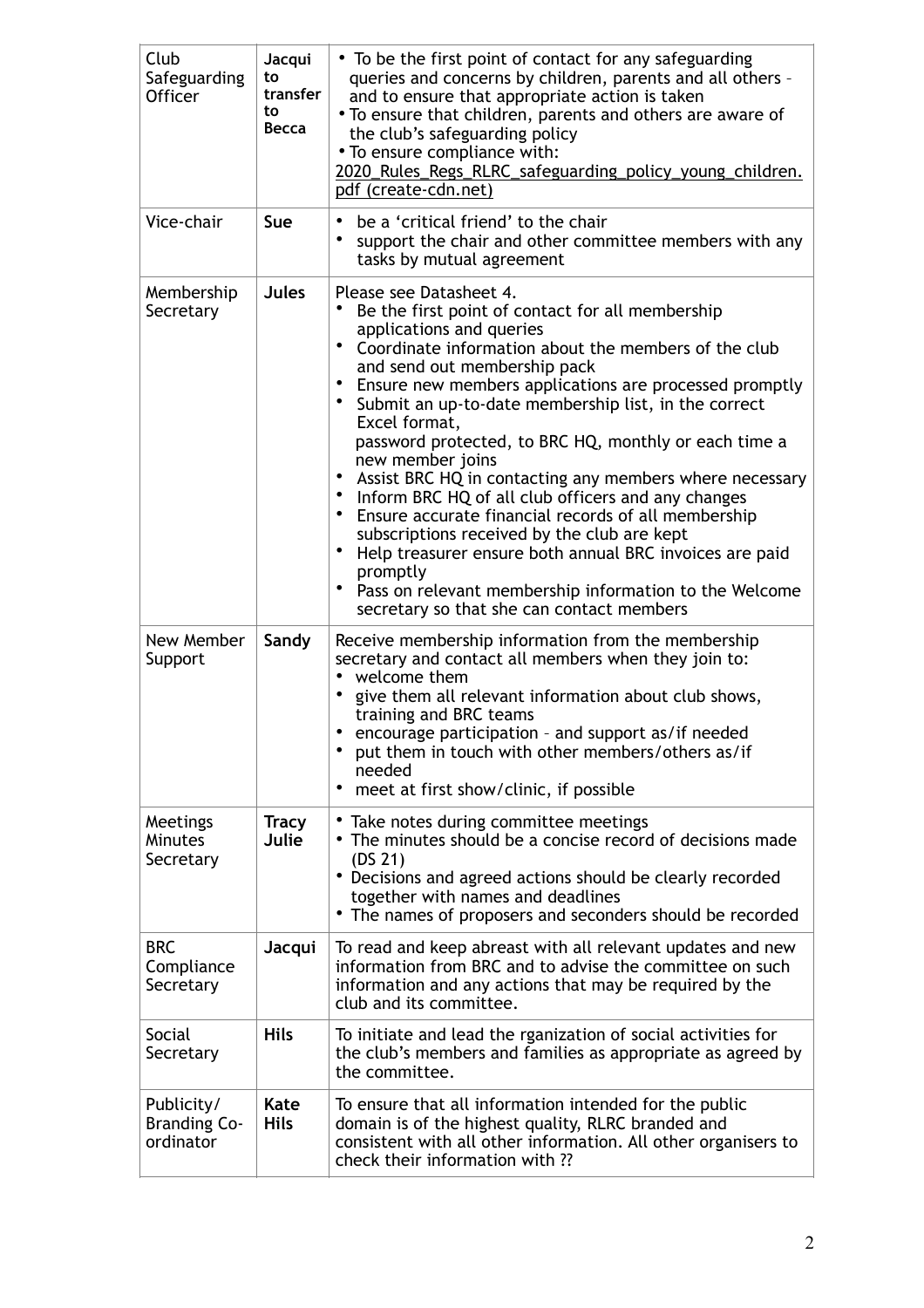| <b>Training</b><br>Organisers                   |                                           |                                                                      | Datasheets 11, 12 and 18<br>To organise all training activities, coordinating venues,<br>trainers and participants in line with H&S requirements.                                                                                                                                                                                                                                                                                                                                                                                                                                            |  |
|-------------------------------------------------|-------------------------------------------|----------------------------------------------------------------------|----------------------------------------------------------------------------------------------------------------------------------------------------------------------------------------------------------------------------------------------------------------------------------------------------------------------------------------------------------------------------------------------------------------------------------------------------------------------------------------------------------------------------------------------------------------------------------------------|--|
|                                                 | <b>Jumping</b>                            | <b>Sue</b>                                                           | • To ensure vaccination records are up-to-date                                                                                                                                                                                                                                                                                                                                                                                                                                                                                                                                               |  |
|                                                 | Flatwork                                  | <b>Claire</b><br>Jacqui                                              | • To ensure venue/clinic RA has been made and is available<br>at the clinic<br>• To ensure H&S document for the venue is available at the                                                                                                                                                                                                                                                                                                                                                                                                                                                    |  |
|                                                 | Quadrille                                 | Jane<br>Anette                                                       | clinic<br>• To ensure a qualified FA is available for the duration of a<br>clinic.<br>• To ensure parking/warm up details are given to<br>participants                                                                                                                                                                                                                                                                                                                                                                                                                                       |  |
| Safety                                          | Health and<br><b>Officers</b>             | <b>Becca</b>                                                         | Datasheets 15 and 34.<br>Ensure that:<br>• all activities run by the club are in line with the H&S<br>requirements, that Risk Assessments are carried out and<br>that event safety files are in place - and that all relevant<br>information is clearly recorded and kept by show and<br>training organisers.<br>• that any incident is reported to BRC in accordance with<br>their policy                                                                                                                                                                                                   |  |
| <i>Immunisation</i><br>Records Co-<br>ordinator |                                           | Claire                                                               | To ensure that all horses have the appropriate level of flu<br>vacs by maintaining a database with the dates and sharing<br>with other committee members and team managers as/when<br>needed.                                                                                                                                                                                                                                                                                                                                                                                                |  |
| Teams Co-<br>ordinator                          |                                           | <b>Sharon</b><br><b>Claire</b>                                       | To help encourage members to attend qualifiers and to<br>ensure that qualifier and championships entries are made<br>together with all other admin tasks.<br>To coordinate the volunteer helpers.<br>To coordinate the teams, so that riders and their supporters<br>all have a 'team experience'.                                                                                                                                                                                                                                                                                           |  |
| Team                                            | Managers                                  | Rachel<br>Frew<br>Nicki<br>Grayson<br><b>Claire</b><br><b>Atkins</b> | Datasheet 75.<br>To encourage members to participate in team events, to<br>help coordinate all entries and other admin tasks and help<br>ensure that riders are welcomed and encouraged.                                                                                                                                                                                                                                                                                                                                                                                                     |  |
| Awards                                          | Secretary                                 | <b>Jess</b>                                                          | $\bullet$<br>To keep an up-to-date record of points won at each<br>competition and be able to update committee if required<br>$\bullet$<br>To compile a list of prize winners for end of year/AGM<br>presentations and allocate trophies.<br>To purchase new trophies where necessary and arrange<br>$\bullet$<br>engraving<br>To keep a record of trophy holders<br>$\bullet$<br>To retrieve trophies ready for AGM presentation<br>$\bullet$<br>To order rosettes and ensure they are available for<br>$\bullet$<br>competitions (Jules?)<br>$\bullet$<br>To obtain prizes where necessary |  |
| Liaison                                         | Representative<br>at Area 16<br>Committee | <b>Sue</b>                                                           | To ensure that:<br>• liaison meetings are attended by self or delegated to<br>another committee member<br>• all relevant information from the liaison meeting is brought<br>to the attention of the committee<br>• the views of RLRC and any queries are dealt with at area<br>meetings                                                                                                                                                                                                                                                                                                      |  |